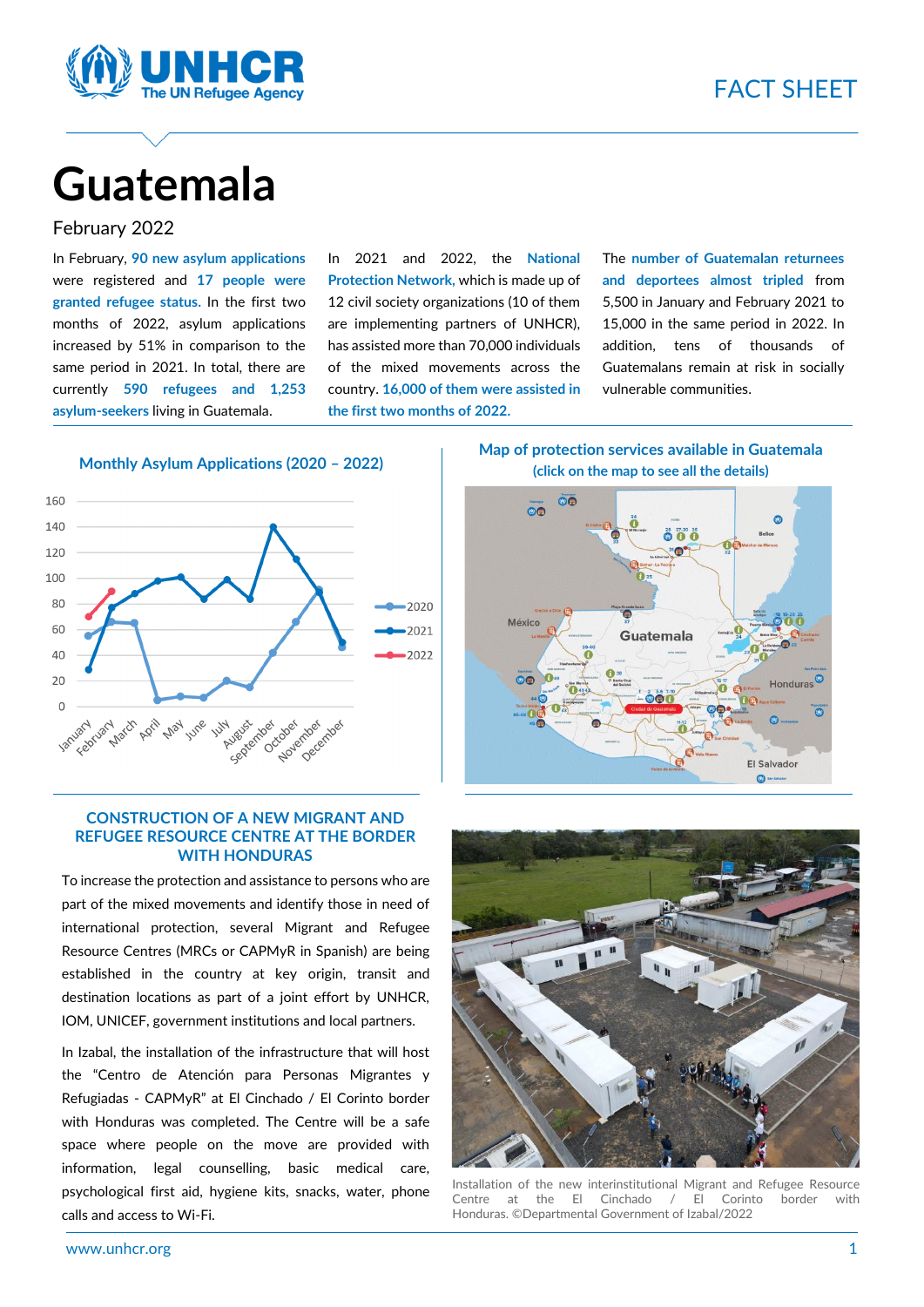

## Working with Partners

■ UNHCR has **partnership agreements with 13 non-governmental organizations**. In addition, UNHCR works closely with other civil society organizations as well as with UN Women, IOM, UNICEF and governmental institutions to protect people forced to flee because of conflict and persecution.

# Main Activities

### **Response to Basic Needs**

In February, UNHCR carried out the first cash distribution exercise in 2022, supporting 1,100 asylum-seekers, refugees and Guatemalans at risk from 360 households. Over 140,000 USD were distributed as part of the newly implemented cash distribution modality with Banrural, a leading bank in the country. At the same time, in addition to the fact sheet that was recently [published on cash-based interventions,](https://reliefweb.int/sites/reliefweb.int/files/resources/UNHCR%20Guatemala%20Hoja%20Informativa%20CBI%20Enero%202022.pdf) **a new complementary report is now available on the findings of the Post-Distribution Monitoring** conducted in November 2021.

o *READ* UNHCR's CBI Post[-Distribution Monitoring Report](https://reporting.unhcr.org/document/1982)

- In February, UNHCR also provided 300 assistances through its helpline to people who requested information on the Guatemalan asylum system or UNHCR's and its partners' services. In the first two months of 2022, **more than 450 assistances were provided to people who contacted the helpline.**
- With the objective to improve reception conditions for refugees, UNHCR together with the Municipality of San Luis and the Ministry of Health **inaugurated a Community Health Centre in the village of Modesto Mendez,**  Peten. The Centre was built by UNHCR through its partner Refugio de la Niñez and provides health services for free to the host community, refugees as well as people who are part of the mixed movements. In addition, it is a safe space where protection support can be delivered to people on the move.
- The Municipality of Livingston, Izabal, joined UNHCR's City of Solidarity initiative. As part of the new agreement, **[UNHCR handed over an](https://twitter.com/RepACNURGuate/status/1497234270066196490)  "ambulancha"[, an equipped boat ambulance,](https://twitter.com/RepACNURGuate/status/1497234270066196490)** to the local community of Sarstún to provide protection and health services to refugee and Guatemalan children, GBV survivors and women in labor, residing along the Sarstún river (at the border with Belize). The river is the only way to get to these remote communities.



#### **Governance, Prevention and Protection**

New boat ambulance on the way to remote communities located along the Guatemalan – Belizean border. ©Municipality of Livingston/2022

- In the framework of the Letter of Understanding signed between the UN Refugee Agency and the Attorney General's Office (PGN) in 2021, **UNHCR provided 10 computers and 42 tablets to the PGN** to strengthen the national child protection system. In addition, UNHCR is also in the process of donating four vehicles to the same institution to enhance their protection response to unaccompanied and separated children.
- UNHCR, together with its partner La Alianza, *inaugurated a project that consists in the renovation and* **[equipment of a bakery training centre](https://twitter.com/LaAlianzaGT/status/1492252868035989505) as well as a medical and dental clinic,** located inside the shelter managed by La Alianza in Villa Nueva. The project benefits over 180 girls (mainly victims of sexual violence, exploitation and trafficking) residing in the shelter where they are provided with comprehensive protection services.
- UNHCR together with its partner Refugio de la Niñez, the new Minister of Foreign Affairs and the director of the Guatemalan Migration Institute (IGM) officially inaugurated the refurbished Centre for Returnees in Tecun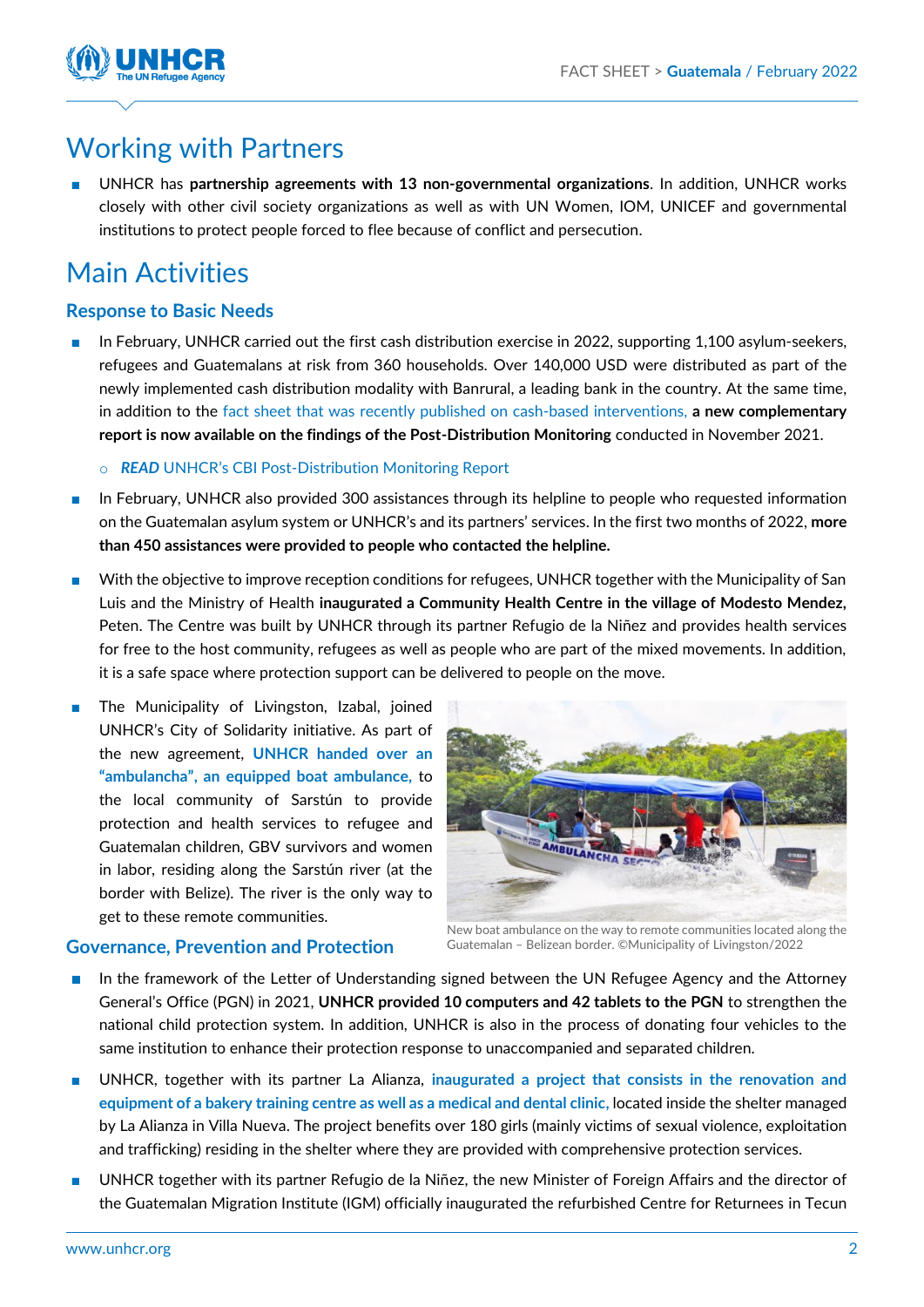

Uman, on the Mexican border. To ensure protection screenings and referrals can be conducted in a confidential environment, new **office [spaces for partners and IGM were built](https://twitter.com/RepACNURGuate/status/1493671219153018885)** with UNHCR's support. To further expand the services provided in the Centre, a cell phone charging station was set up.

- **In Izabal, UNHCR renewed the Memorandum of Understanding with the local branch of the public University of San Carlos.** The joint action plan aims to: 1) sensitize the university community and a wider audience on refugee and protection issues, 2) promote research on forced displacement, 3) facilitate student access to learning, and 4) promote employment opportunities and support services offered by the university to refugees.
	- o *Watch* UNHCR's [video message on how the renewal of the Memorandum of Understanding positively](https://twitter.com/cunizab/status/1496273900241629189?s=20&t=Lw0JOotI3TbVCqPkYJ_yBQ)  impacts the lives [of refugees and members of the host communities](https://twitter.com/cunizab/status/1496273900241629189?s=20&t=Lw0JOotI3TbVCqPkYJ_yBQ)
- In February, **UNHCR provided information sessions to people of the mixed movements**, who stayed at the migrant shelter in Esquipulas, close to the Honduran border. In this way, 450 people (56% from Venezuela, 24% from Haiti, 11% from Honduras, 4% from Cuba, among others) were informed about their rights.

#### **Enhanced community-based protection in communities affected by or at risk of displacement**

■ In Peten, a **project aiming to improve maternal and child health in rural indigenous communities** of Sayaxche finalized with a closing ceremony. Anthropometric equipment for measuring weight and height (100 infant height measuring scales, 60 suspension scales) and 6,000 sachets of food supplement to improve the response capacity of health personnel to prevent acute and chronic malnutrition, was donated by UNHCR to the Ministry of Health. In addition, **[UNHCR](https://twitter.com/RepACNURGuate/status/1494772175726915586)**  UNHCR. ©UNHCR/Angela Hurtado/2022



Midwives in Sayaxche, Peten, carrying medical kits donated by

**provided [224 medical kits to 112 local community midwives](https://twitter.com/RepACNURGuate/status/1494772175726915586)** to prevent maternal mortality and improve reproductive health care for rural women.

- In Jutiapa, [a communal laundry facility was refurbished](https://www.facebook.com/MuniJutiapa/posts/3255433421377279) by UNHCR in collaboration with UN Women, CICAM (Centre for Research, Training and Support of Women) and the Municipality. The drainage system was repaired, the facilities were painted, a bathroom was installed, and the wash basins were renovated. The project improves access to water and strengthens livelihood opportunities of refugee and host community women who offer laundry services.
- UNHCR signed a **Memorandum of Understanding with Ak'Tenamit, an indigenous Maya Q'eqchi' community organization** based in Livingston with operations in multiple areas of Izabal, Alta Verapaz, and other departments of the country. The agreement aims to promote community empowerment, livelihood opportunities and protection prevention and response activities for refugees and Guatemalans at risk.

#### **Durable Solutions**

■ With the presence of the President of Guatemala and with UNHCR's and IOM's support, **the Ministry of Labour launched an electronic platform through which foreigners, including asylum-seekers and refugees, can obtain their work permits online.** The new system will reduce the time to issue work permits from 100 to 10 days for migrant workers and from 21 to 4 days for asylum-seekers and refugees. In addition, the new process will reduce transportation costs and travel times for Persons of Concern to UNHCR as they do not have to travel anymore to Guatemala City. As part of the MIRPS, UNHCR is closely working with the Ministry of Labour to promote the economic inclusion of asylum-seekers and refugees.